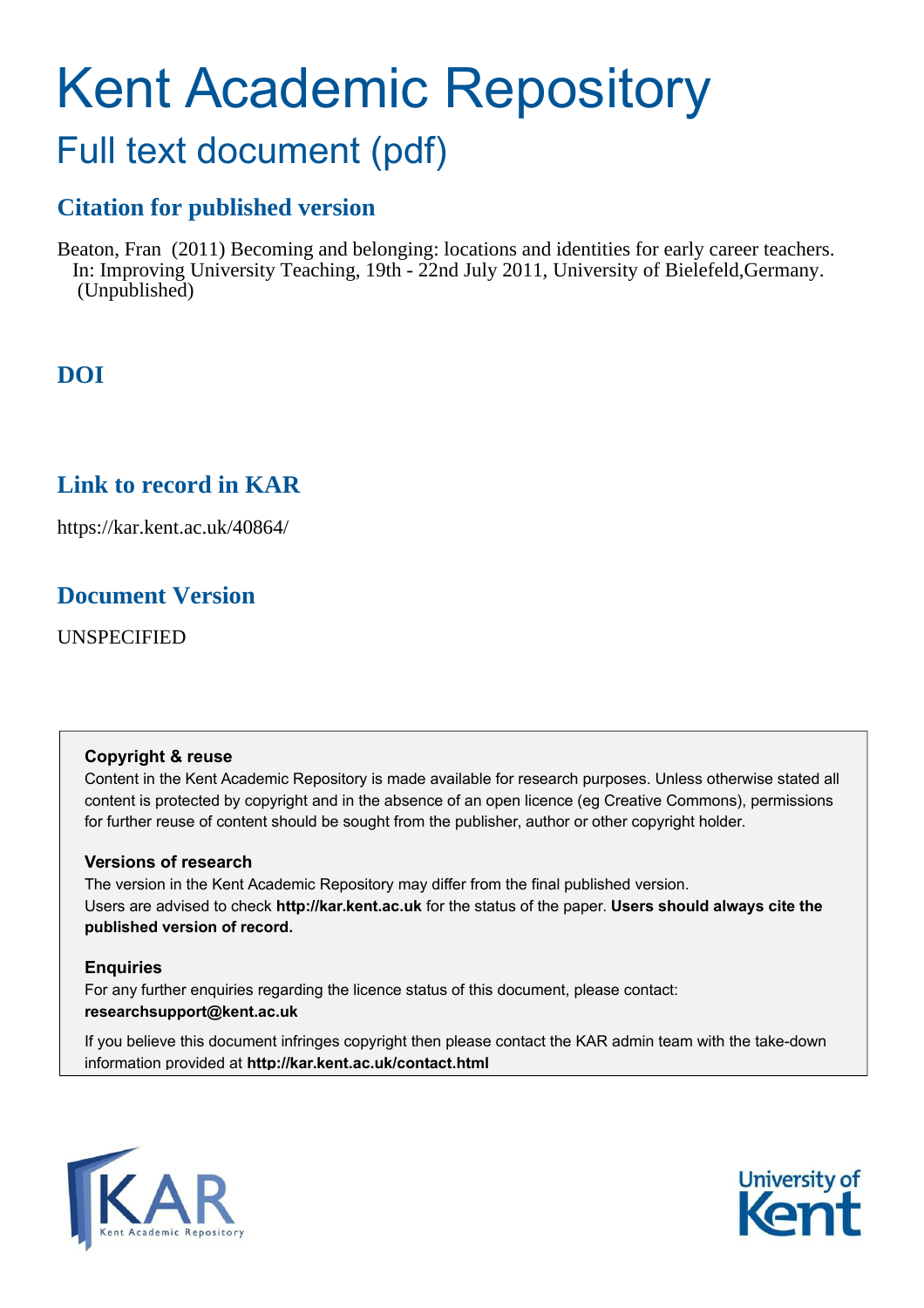## Becoming and Belonging

 $\circ$ 

Locations and identities for early career teachers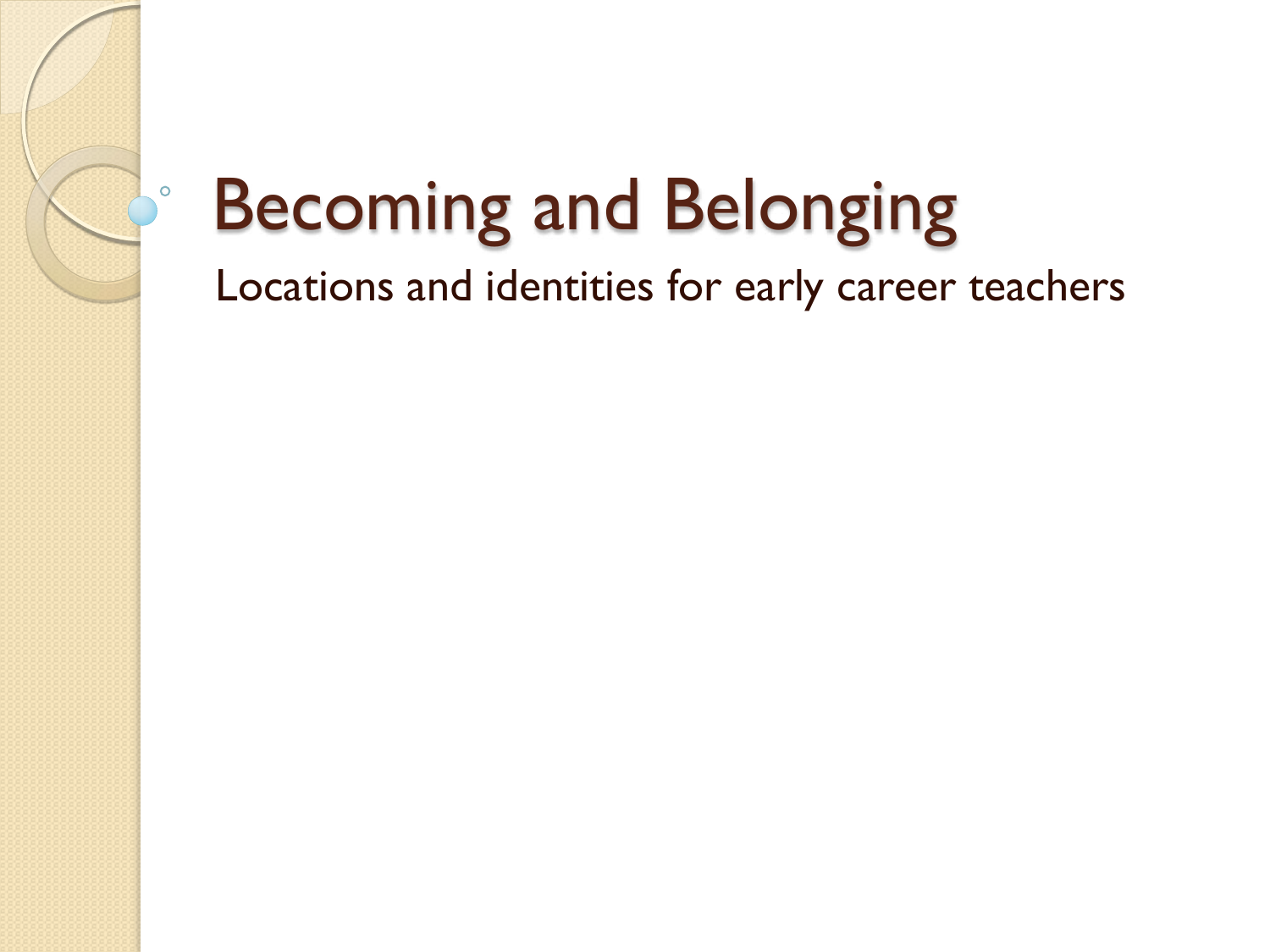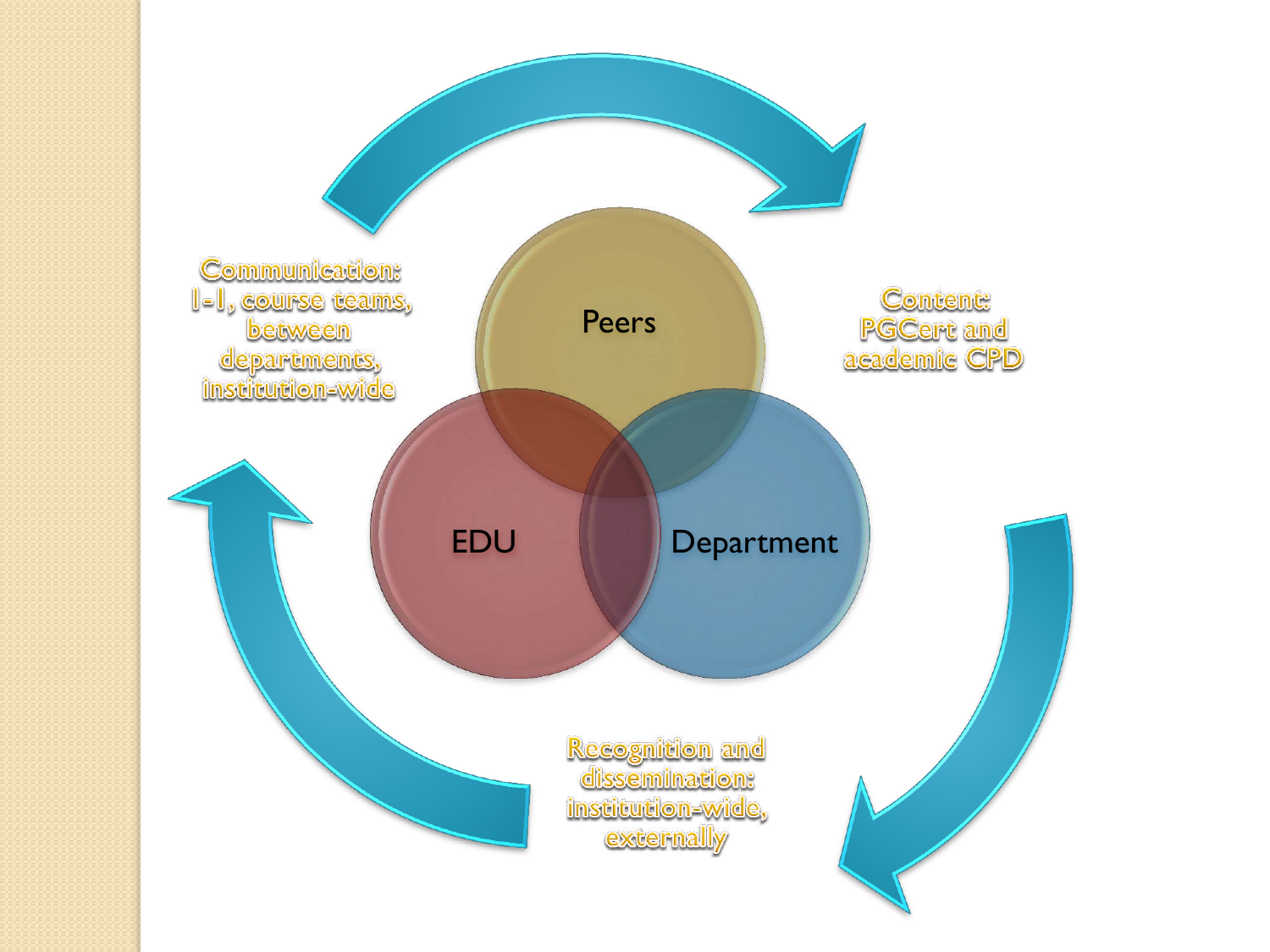

### Institutional and sectoral priorities

- Research?
- Teaching?
- Fundraising?
- **Enterprise?**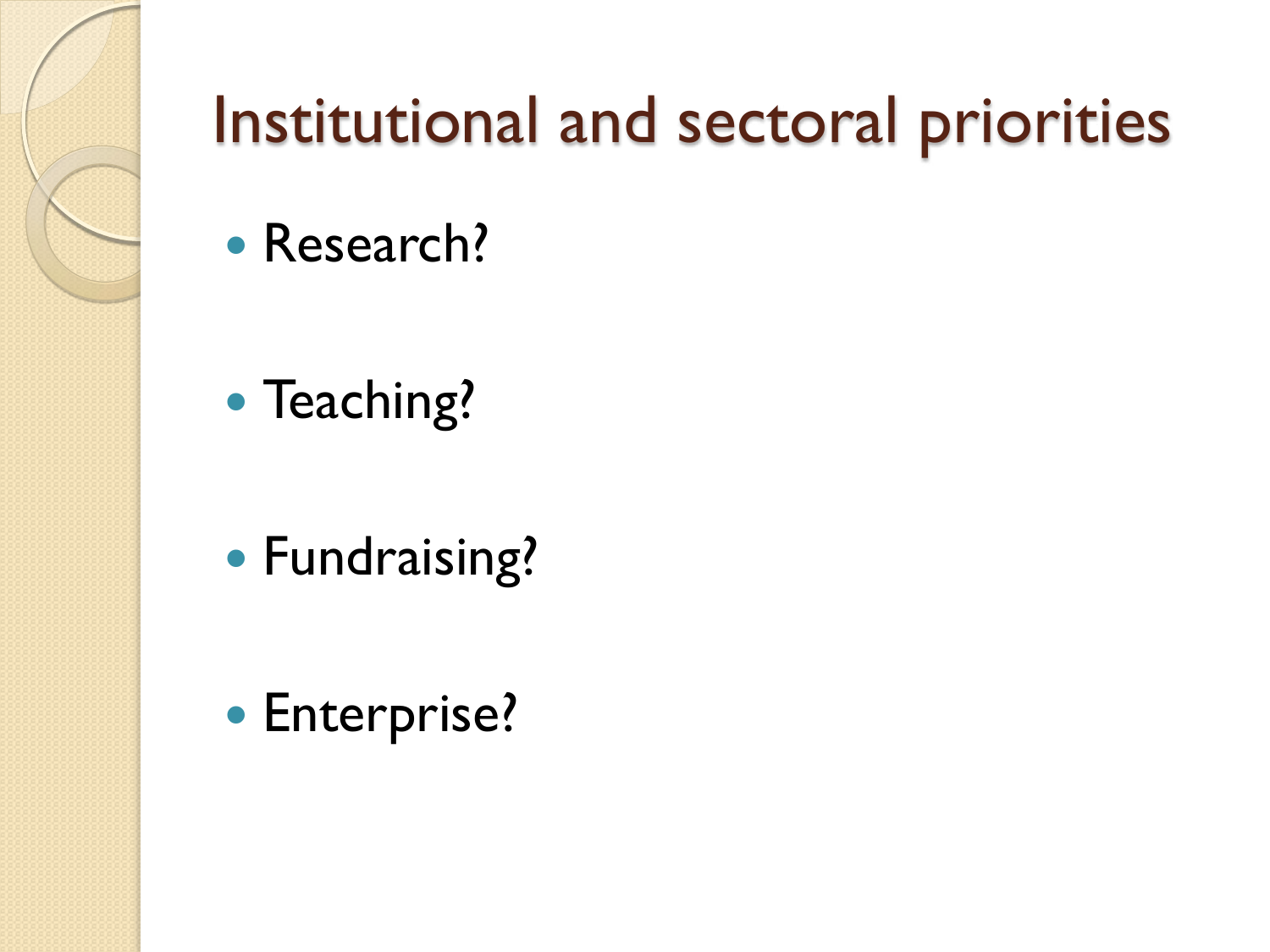

## Individual priorities

- Personal beliefs and goals
- Relationship to the disciplinary community
- Common cause with other ECTs
- Sense of agency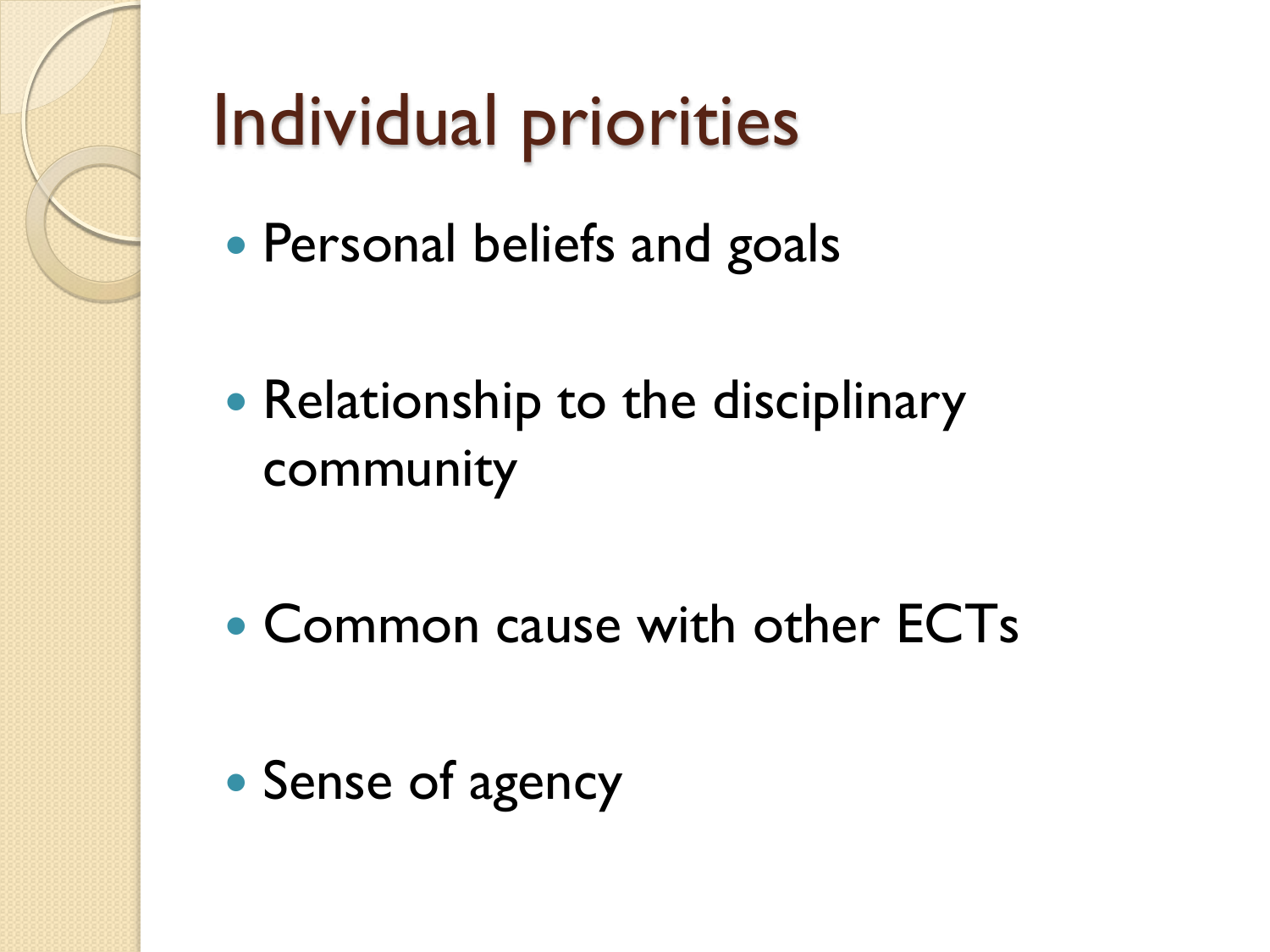

## What kind of learning?

- Declarative/procedural
- Domestication
- **Expectations**
- Communication
- Implicit or explicit
- Power relationships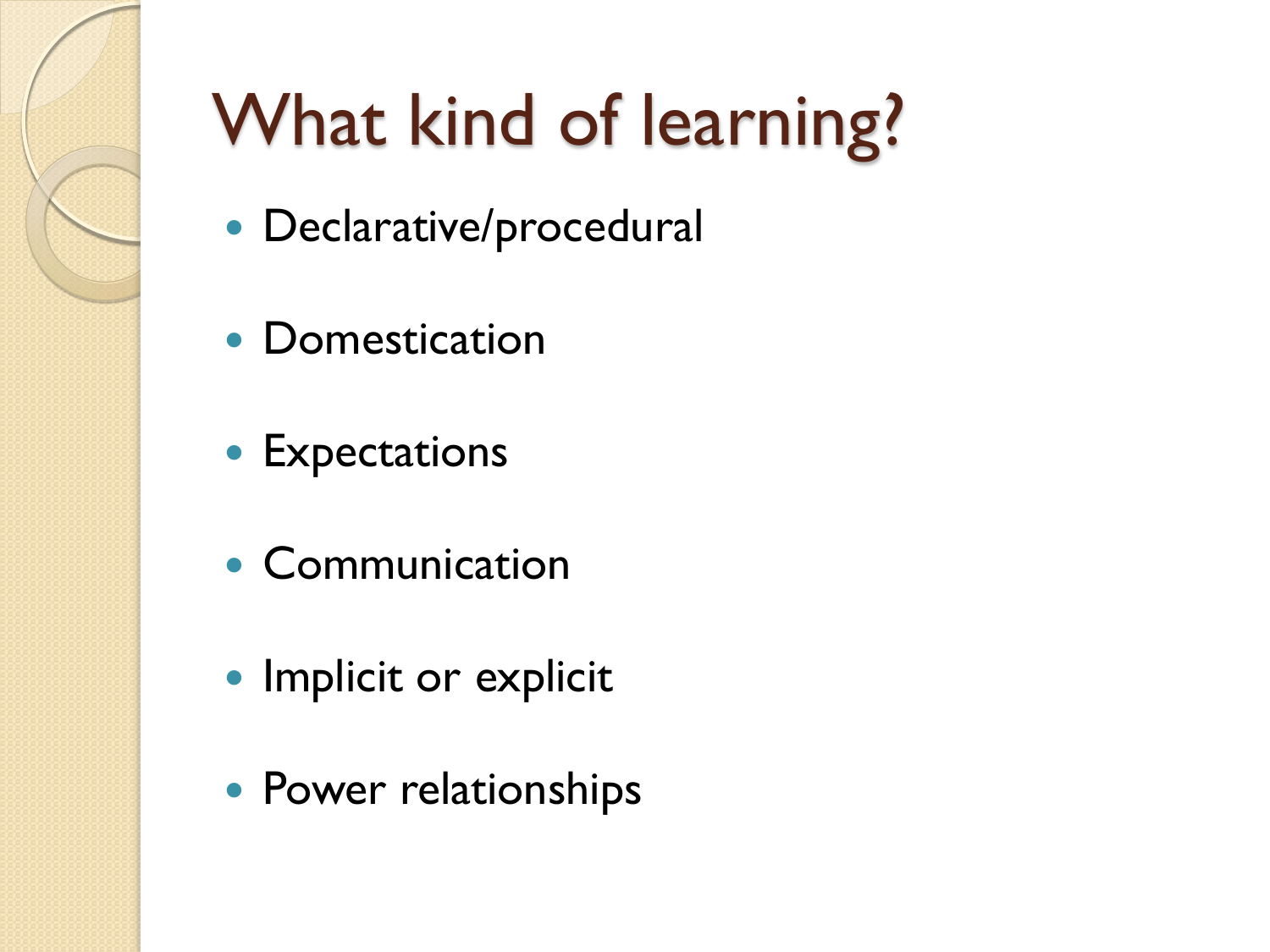## Importance of the department

'……subject departments are prime sites of non-predictable professional learning.' (Knight P,2002)

Where early career teachers are exposed to

'……… a range of social and discursive pedagogic practices to construct their sense of what it means to be a teacher.' (Zukas,2005)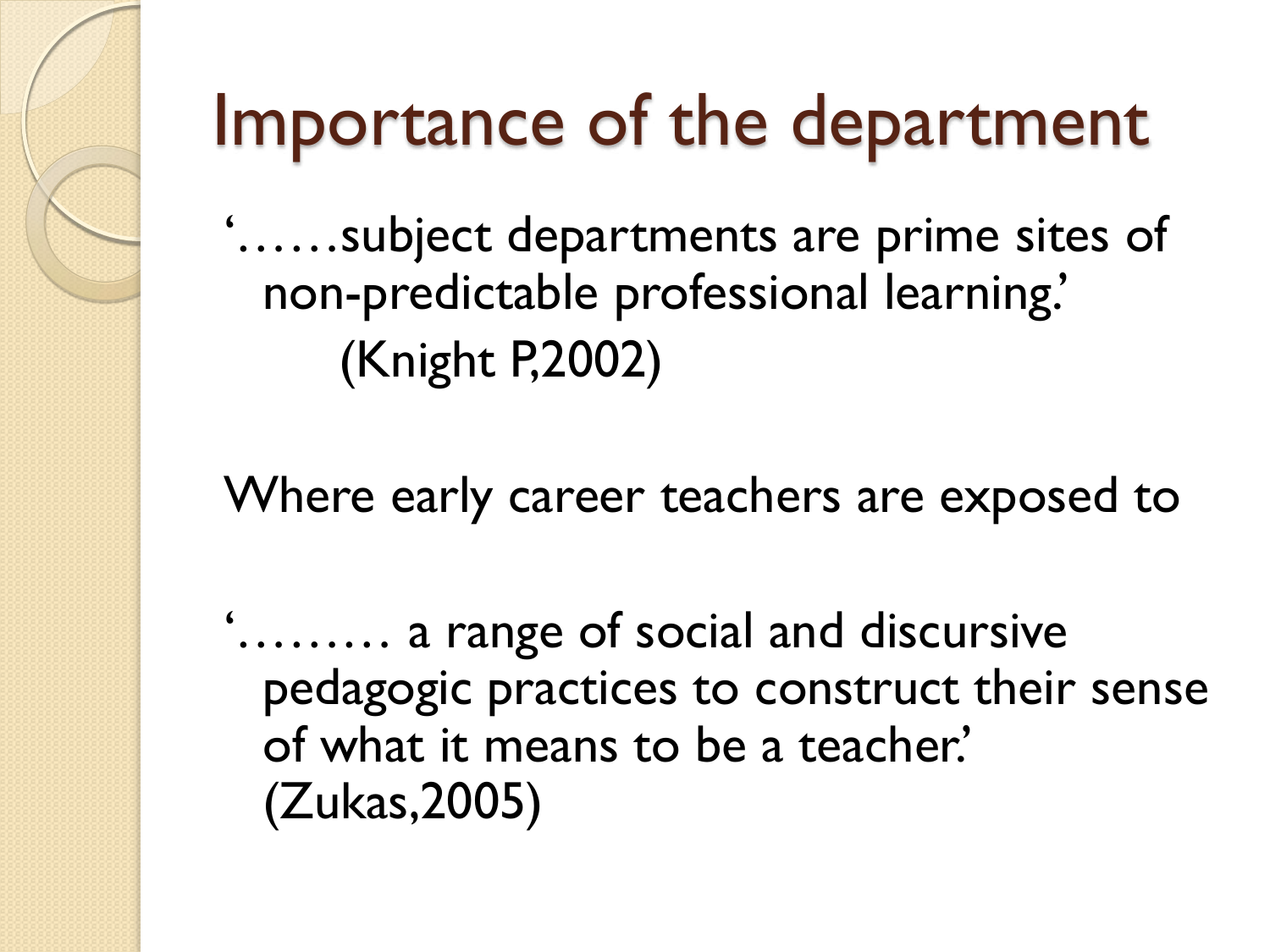### Over to you: your own experiences

What conditions are most helpful in creating a sense of belonging for ECTs?

Least helpful?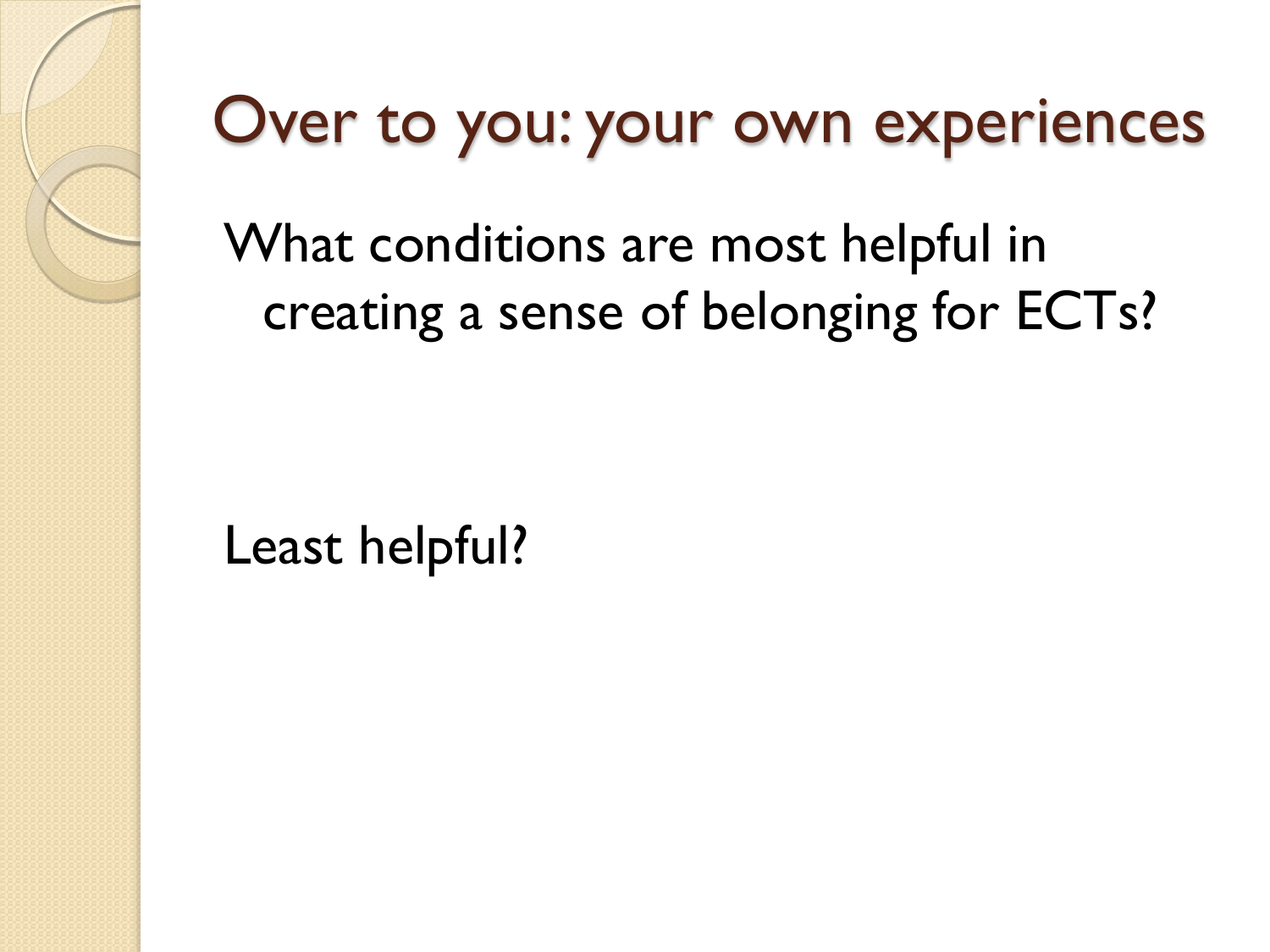

## Key elements

- Active involvement of supportive departmental mentors and colleagues
- Brokering initial and ongoing community of ECTs
- Central provision and space to create high quality, effective work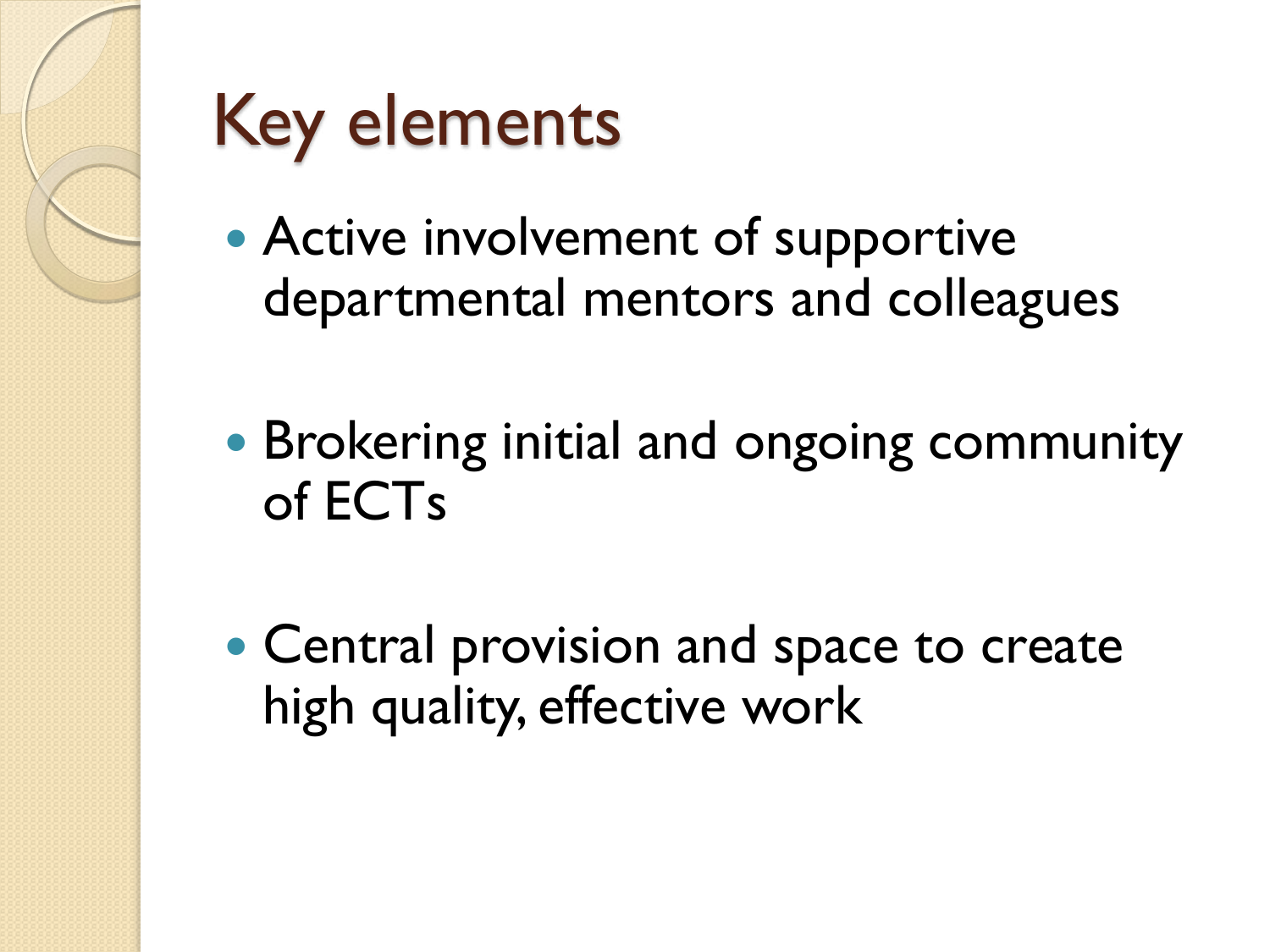

### Key deterrents

- Poor communication
- Contradictory messages
- Lack of agency
- Sense of dislocation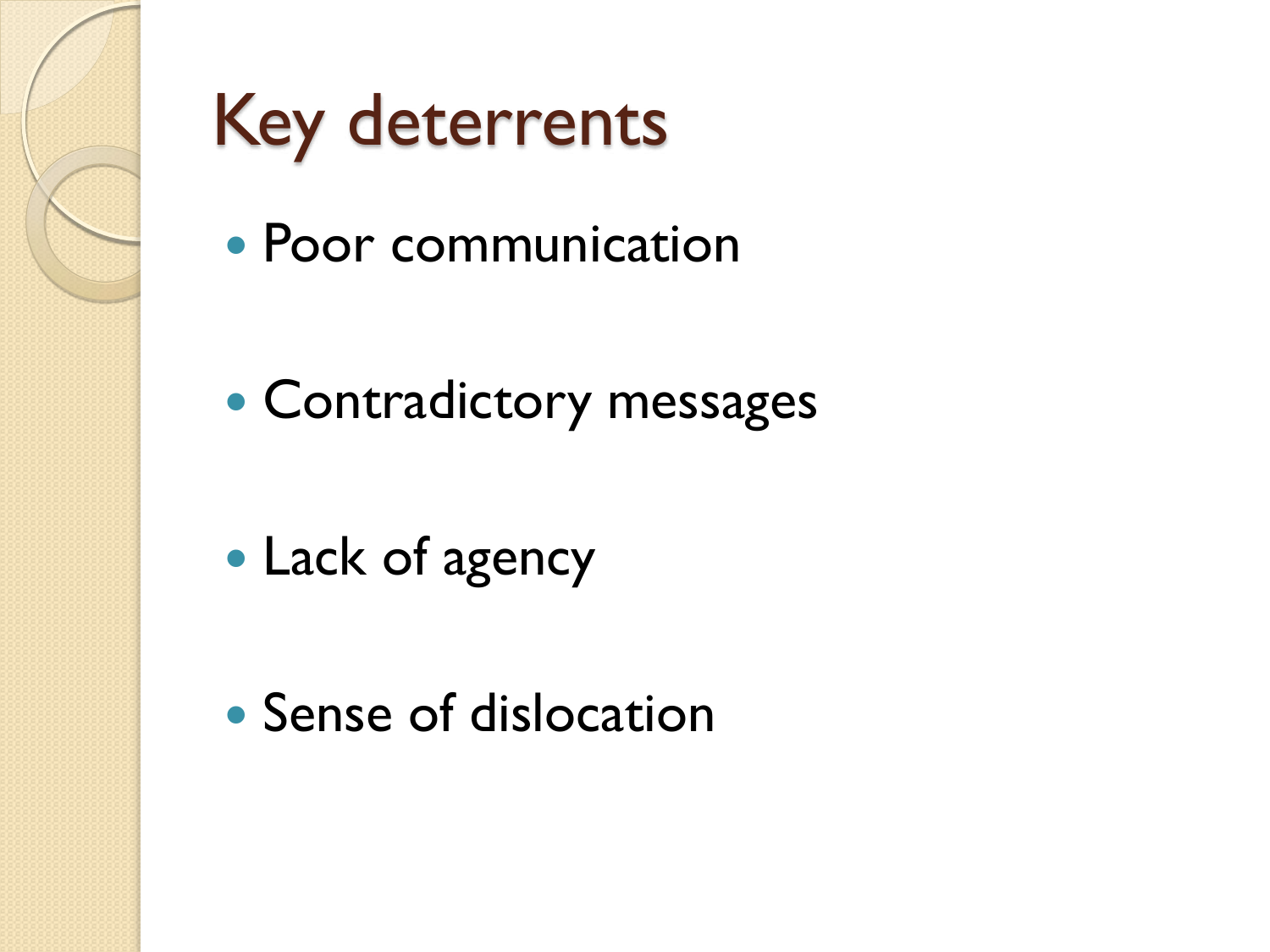

## Impact on ECTs

'Learning from talented people who I trust'

'My mentor has been brilliant - supportive and encouraging'

'My mentor has helped me develop a sense of belonging – offered constructive comments on my project'

'My mentor has been invaluable'